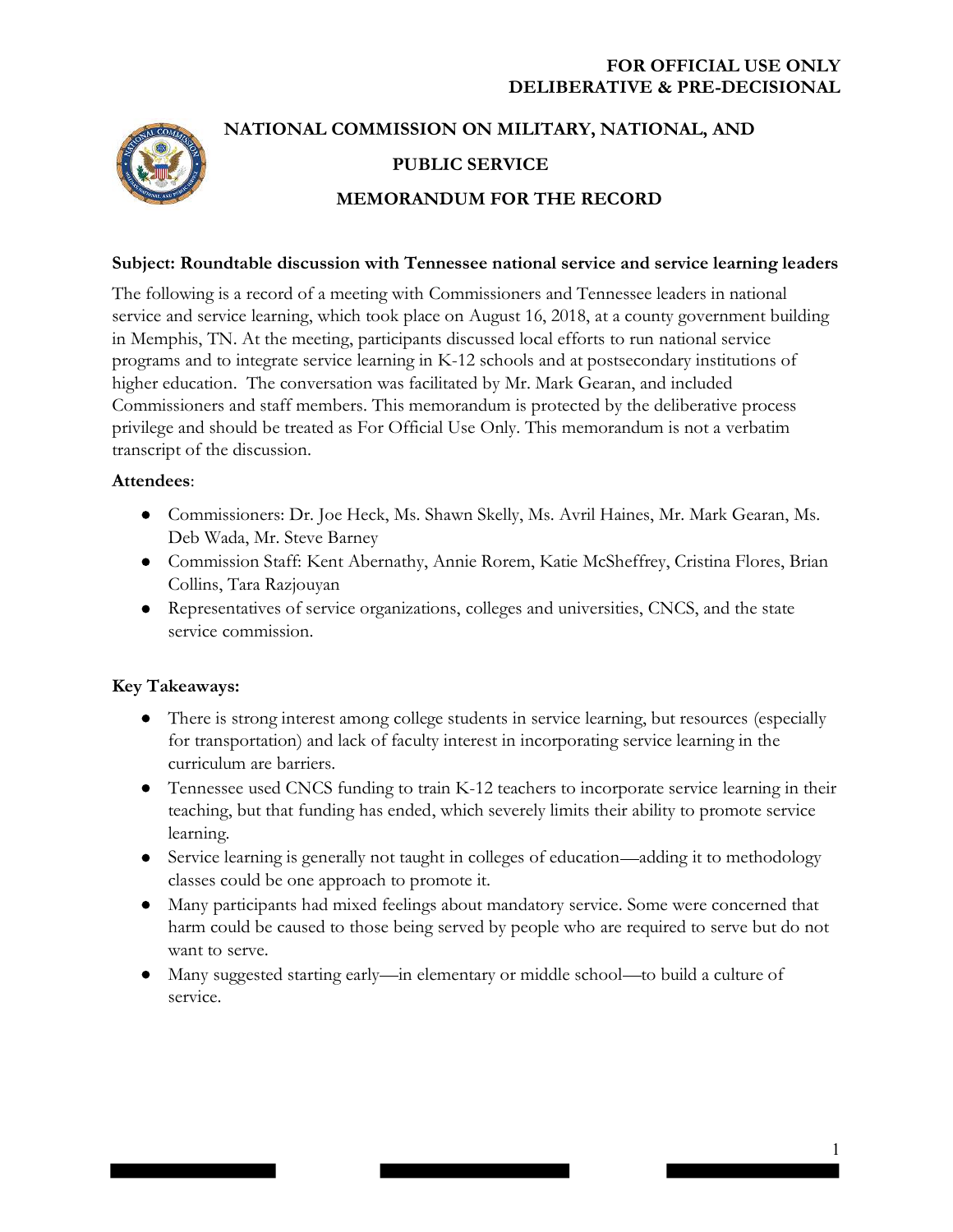# Meeting Discussion

Mr. Gearan introduced the discussion and offered background on the commission. He noted that CNCS previously had a Learn and Serve program that was eliminated. He asked for recommendations on what the Commission should consider regarding service and experiential learning, specifically where service learning affects campus culture and student life.

A participant said that he has seen students latch on to experiential learning opportunities at his university. Of the 120 college students that have participated in the service learning program, they have 100 percent retention and persistence to graduation. Assessments and data collection show they are more apt to listen and to learn. He said it is amazing to see students recognize issues and problems, apply them to coursework, and see how they communicate the skills they have learned to potential employers.

# Mr. Gearan asked if college and universities have seen the benefit of service learning electives in Tennessee high schools.

A participant said that students enter college with greater social awareness, as well as a sense of pride to improve their own community.

Another participant agreed, stating traditionally aged students enter college with a consciousness and are looking to connect that to their major and the classroom. She said there is a need to train faculty to close that loop. Many of her students are underrepresented minorities and first-generation college students. She suggested focusing energy on training K-12 teachers to help their students reflect on their service learning experiences and connect volunteer work to the curriculum. She advised starting with students early.

A participant said his organization was primarily engaged in K-12 when they were making grants. They conducted a quasi-experimental design and found that service learning resulted in decreased truancy, fewer behavioral issues, increases in attendance, increases in locus of control, and greater connection to community. He added, "all of the good, soft-skilled things you hope to get out of the educational system, we saw here in Tennessee with service learning." He suggested including service learning in methodology classes within teacher-training programs. He said their approach has been to encourage current teachers to take service-learning training during their professional development days, but they have found it hard to attract them. He thinks it would be more effective to reach them when they are initially being trained.

Another participant said that it has been difficult to convince faculty at his university to incorporate service learning within their curriculum as a test. He said they are not receptive—even though his office will handle all of the service arrangements for them—perhaps because there is no incentive for them to do so—there is no extra compensation or praise from superiors.

# Mr. Gearan pointed out that investing time in service learning could be seen as a disadvantage by faculty since it does not count for getting published and securing tenure.

A participant said that service learning is a bit easier to fit into community college, since faculty are not promoted on the basis of their research. Teachers in K-12 are often focused on following state or district policy. The participant added if a statewide test focuses on service learning, then teachers are obligated to implement service learning.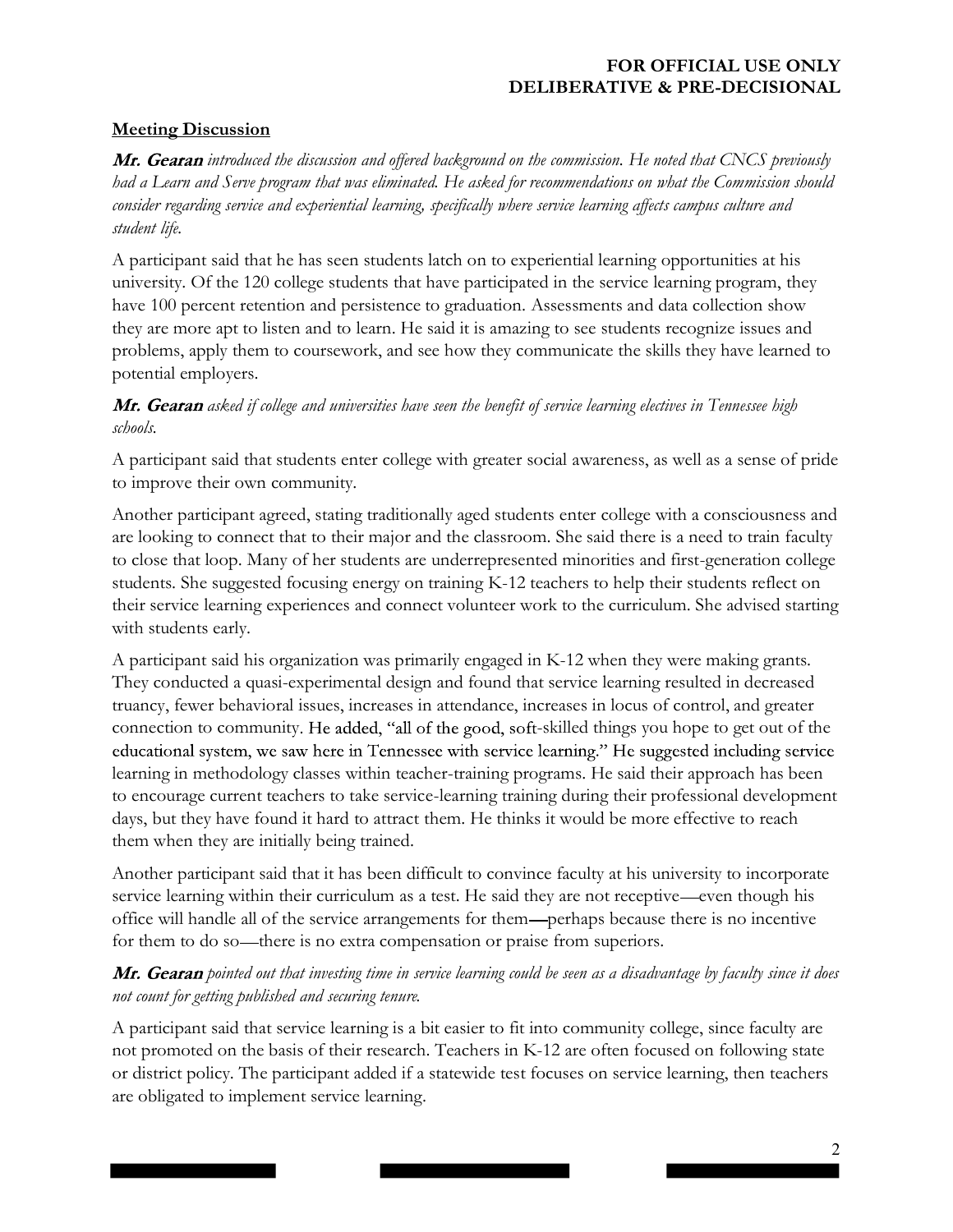Another participant said their only experience with service learning was at another college, where one of their students took a year off of school to serve in AmeriCorps. That former student is still involved in service and works as a coordinator for Senior Corps. It gives students—especially those who are indecisive about their career path—exposure to greater possibilities.

A participant said various service options feed into each other—service during K-12 can lead to service participation during college, national service, internships, leadership programs, and public service careers.

## Mr. Khazei asked about the ideal time for students to begin participating in service learning, and what are the challenges to offering service learning in high school and college.

A participant said that when his organization was promoting K-12 service learning, a few of the schools included elementary school, but most schools focused on middle and high school. It can be done for as young as kindergarten, though is more difficult for younger kids to do parts of it (such as the investigation phase). He said fourth or fifth grade is probably the point where most students are intellectually mature enough to grasp the concepts and complete the service learning cycle. He argued that service learning is a good way to engage students and encourage them to stay in school, and he noted that early middle school attendance is a leading indicator of high school drop out rates. Attendance rates increased when students were engaged in service learning.

# Mr. Khazei asked how service learning is different in fourth and fifth grade, and what are the strongest tools to promote service learning.

The same participant said service learning for younger students is more inwardly focused on or near the school campus. As they get older, students become more aware of social issues and think beyond needs close to school—for example, instead of developing a garden on campus, they might go across town and build a community garden in the poorest neighborhood, so people have access to fresh vegetables in a food desert. He added that they were most successful at promoting service learning when his organization had funds to provide to the school systems to cover the cost of supplies, travel, and training. The cost was \$180,000 for 5-6 school districts.

## Dr. Heck asked whether there is longitudinal data on retention rates, whether the dropout rate is lower for those who have done experiential learning in K-12, and whether participants continue serving at a higher rate than nonparticipants.

A participant said that better data is needed—all they have is anecdotal.

Other participants agreed, adding that long-term data collection is hard given turnover and changing institutional priorities.

Mr. Gearan asked if "service learning" is the wrong term. Massachusetts enacted a civic education bill that included experiential learning for high school students. He added, 'If this were framed as civics, would that have a different political resonance?"

A participant said they use different phrasing. Behind closed doors, they talk about service learning, but it is framed to students as "civic engagement" or "civic service."

Another participant said that, on their campus, they refer to it as "engaged scholarship."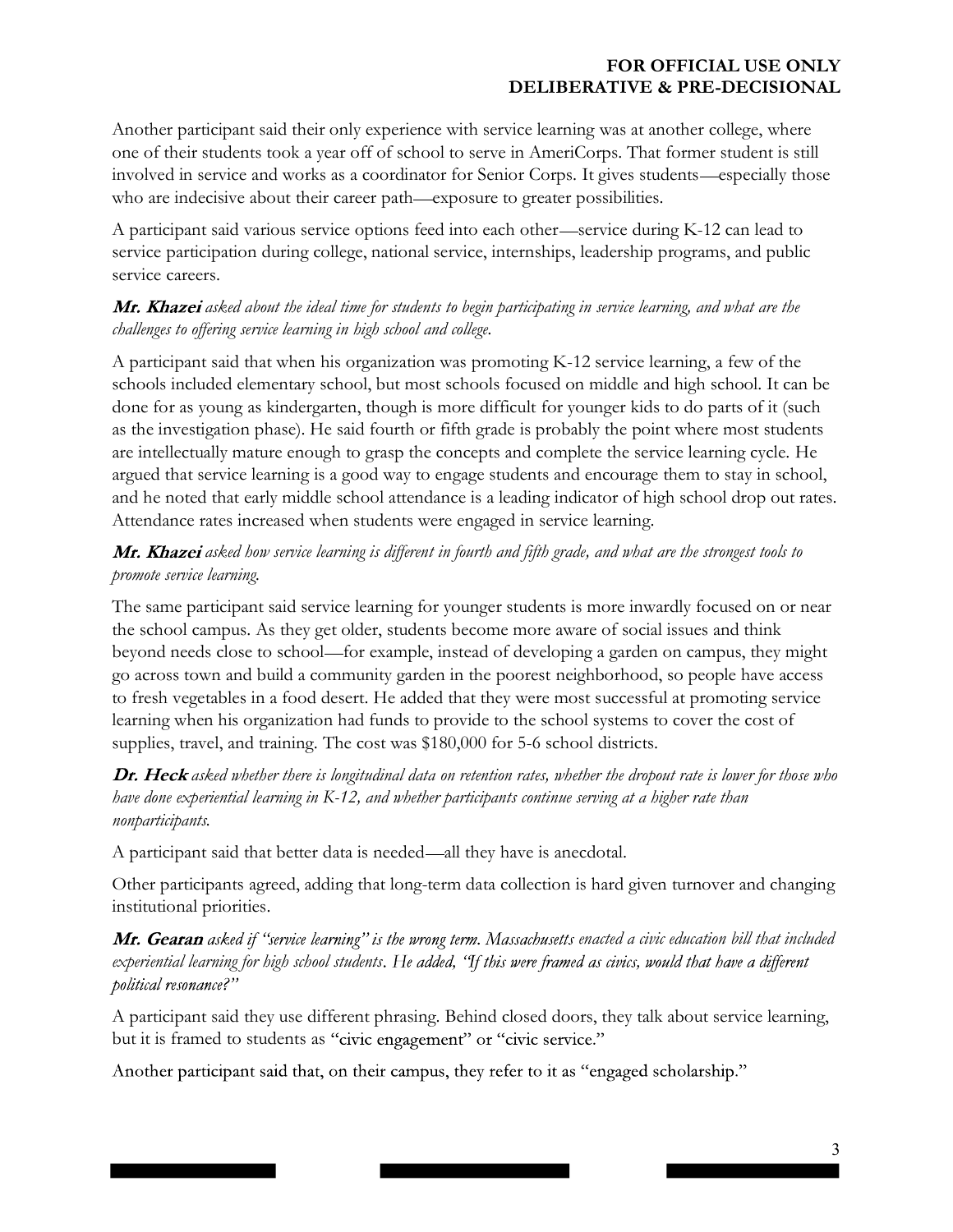Another participant said service learning is a structural methodology—a tool teachers can use that can be effective for many goals.

#### Mr. Khazei asked if it helps to inculcate a culture of service.

A participant said it is a way to have more control over the culture, but that it can be harmful if done badly. It is not necessarily creating a culture—that culture might already be there.

Ms. Wada asked: If it is called different things around the country and it is really a teaching methodology, how can the Commission make it easier for teachers and professors to incorporate? She added, "If you are a teacher and it is effective, why not automatically incorporate it?"

A participant said that limited resources is the main barrier.

Mr. Gearan said that if a university does not have an office to support service learning, the professor has to find the service site.

A participant said Memphis has many not-for-profit organizations, so there are a lot of opportunities for service, so he just needs to organize transportation and people. Transportation is the most expensive and challenging, because not everyone has a vehicle. The need exists, and students want to help, but some do not have the ability to get there.

Mr. Gearan said service learning is probably easier to incorporate in some fields than others—for example, sociology as opposed to physics.

A participant said momentum is important—he found the biggest advocates were teachers who had already been trained and started using service learning in the classroom. The participant added when one teacher started participating, the next year several more would join the training. The participant added getting the first one in a school is challenging.

## $\overline{Ms}$ . Wada asked about getting support from national teacher organizations.

A participant said that would help. If teachers knew they would get an endorsement on their teaching license with professional gains, that would encourage teachers to participate.

Another participant said a grassroots approach is helpful—teachers talking with other teachers.

A participant argued for starting to build a culture of service early on in elementary school.

## **Mr. Gearan asked,** "If CNCS restarted support for service learning tomorrow and gave you \$200,000, how would that change Tennessee?"

A participant said they would restart old programs, reach out to K-12 school districts, and start training as many teachers as possible. They would focus on 4-5 districts and try to train all the teachers in those districts, regardless of grade level, then they would provide those teachers with support through the academic year to implement service learning. They would also restart providing incentives for colleges of education in Tennessee to rework teaching methodology coursework to include service learning.

Another participant said their campus trains their students to facilitate service opportunities, adding that they have integrated with some high schools.

Ms. Wada asked about private-sector funding.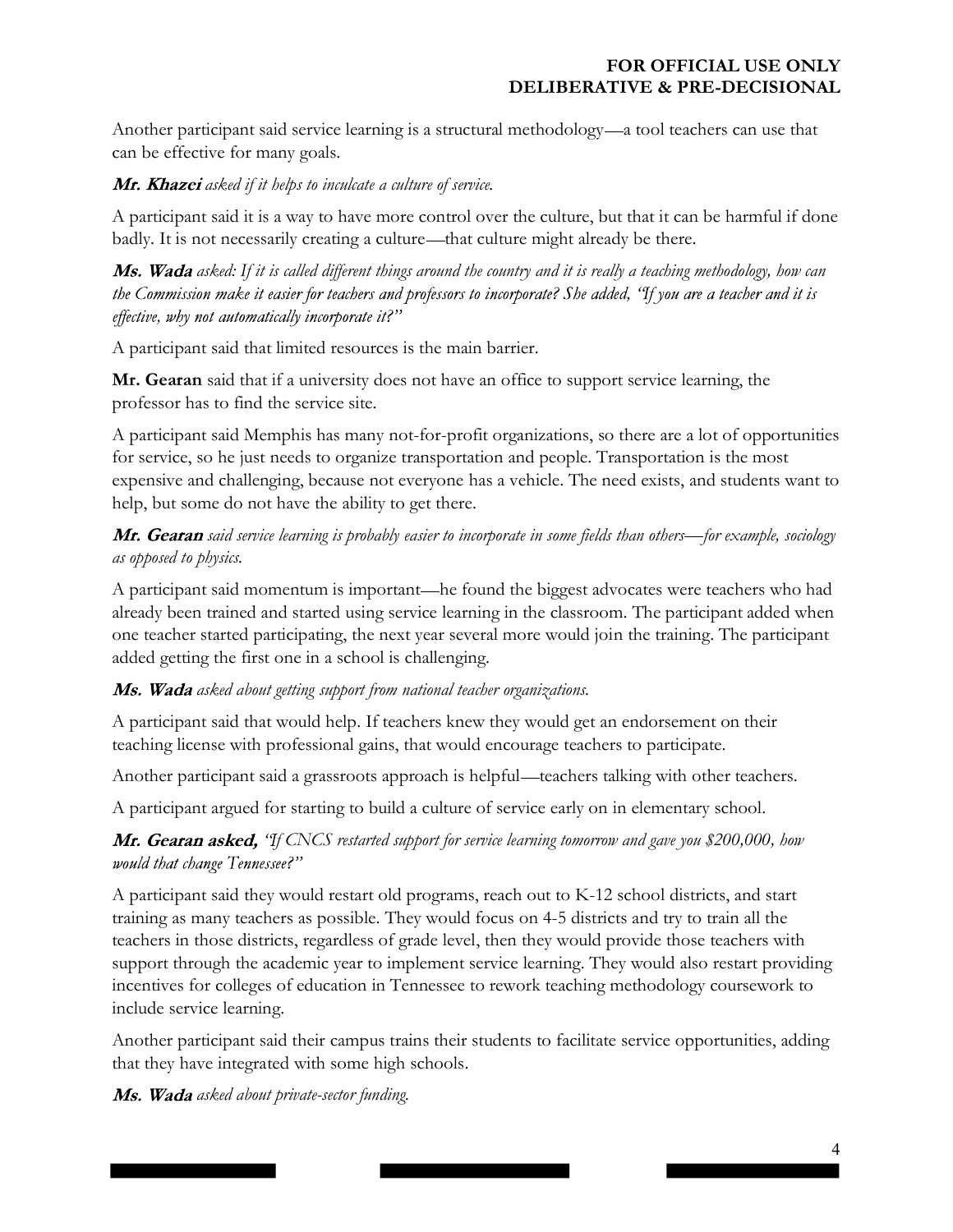A participant said that State Farm had supported service learning for a long time, including providing funding for a statewide conference and scholarships to attend the conference. There is probably room for more corporate involvement.

Another participant said that faculty members have to write and publish, and many of them might not have experienced service learning or any kind of community service work. It is hard to understand the value without that experience.

A participant said it should be called service, adding that their 18-year-old students do not understand civics, but they do understand service.

## Mr. Gearan asked what is drawing AmeriCorps members to serve in Tennessee?

A participant said that previous experience with service is important.

Another participant said that his university is hosting VISTA members for the first time, and that they typically want to make a difference in the environment where they came from.

## Mr. Gearan asked why others do not participate.

The same participant said students do not participate due to a sense of privilege. The participant added most people do not have to think about social issues because they do not face those kinds of hardships, adding that it is especially difficult to attract white males to participate in service learning at his campus, and that he attributes that to the element of privilege they grew up with.

#### Mr. Gearan asked about the gender breakdown of their student cohort.

The same participant said it is about 80 percent female.

Dr. Heck said he thinks everyone has a service gene, but the challenge is how to turn it on. He asked if mandatory service could be a way to help some people realize that they like service when they would never try it voluntarily.

A participant said he opposed mandatory service, adding, "You can do a lot of damage if you are out there because you have to be. You could hurt someone, say the wrong thing." He added that they had some success combining a service trip with an away football game—students paid \$50 for transportation and tickets, and they did a 5-hour service project before the game. He said the participants had more fun at the service project than at the game.

Ms. Skelly added that service leaders in Clifton, Texas, made a similar point—to get people to serve, "Tom Sawyer" them into it.

Another participant voiced opposition to mandatory service.

A participant said they thought their not-for-profit partners would also oppose mandatory service, because they can tell if someone does not have their heart in it, and that condescending attitudes can damage the people being served, especially children.

## Mr. Barney asked about the potential of changing the culture so that service is an expectation.

A participant said that American children grow up in schools—focus on the K-12 experience and baking service into the culture of K-12, and it will become a mindset in which people will look for service opportunities when they enter college and their profession.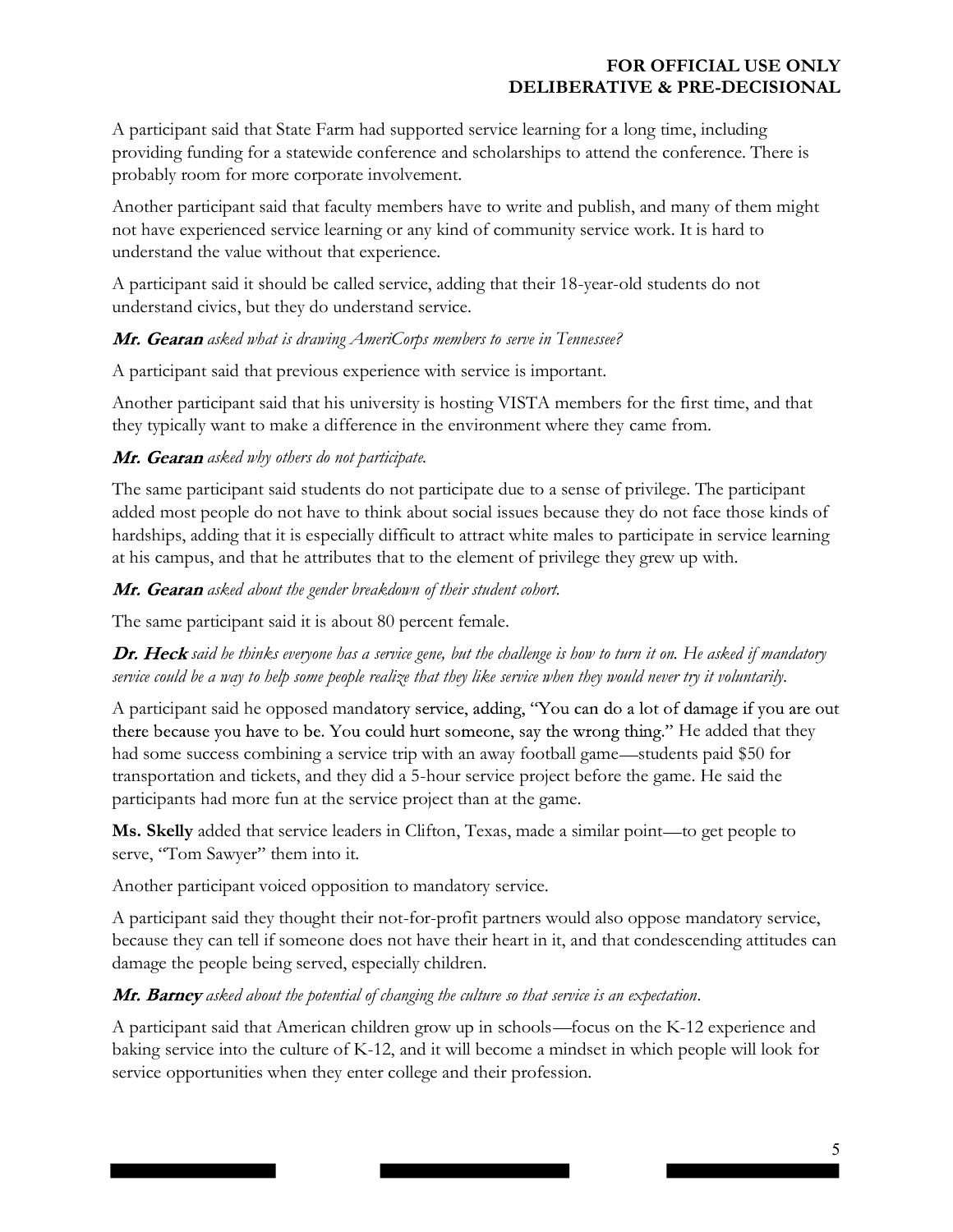Dr. Heck referred to the Commission's visit to the Denver high school where students said everyone should serve but do not force people to do it. He asked about making the second semester of senior year a service semester.

A participant said that some students would prefer to graduate early and go to work than do a service semester.

# Dr. Heck asked how to create a universal expectation of service.

A participant said that he is conflicted by the question. He recognizes that other countries have mandatory military service, and it is not a big issue. He is receptive to the libertarian argument that people should not be forced to do things they do not want to do, but he also recognizes the social justice argument that service can be an equalizer if everyone must serve, regardless of income or background. He added that currently it is not equal. The people who participate overwhelmingly in the military are mainly lower-income Americans, and the people in AmeriCorps are mostly people who are going to college—both national service and military service should involve a broad cross section of America.

# Dr. Heck asked about promoting a bridge year between high school and college that would not be mandatory but that is available to everyone.

A participant was not sure if that would be useful, adding that many of their students are lucky to make it to college, and that college itself is not a great equalizer. It is ideal to cultivate interest in service, but for some, other obligations, such as children and school, take precedence.

## Mr. Khazei asked if mandatory service would not be as problematic if it took place during high school.

A participant agreed, adding that K-12 is already mandated. He said, "Part of our culture is that you graduate from high school. Start there, then take it to scale."

Mr. Barney said it could be a capstone for the entire K-12 education.

## Mr. Gearan asked what else the Commission should explore.

A participant said, "definitely resources—financial resources." He encouraged the Commission to consider a two-pronged approach, one focused on faculty, the other focused on students.

Another participant said transportation is the largest hurdle. There are always students that want to serve but do not have a way to get there.

A participant said to build a pipeline of service from kindergarten up. If not mandatory, at least allow everyone who wants to serve the opportunity to serve.

A participant voiced support for Public Service Loan Forgiveness and suggested that more AmeriCorps programs should be available on a part-time basis, which would allow members to maintain outside employment to support themselves.

Another participant suggested changing the tax status of the AmeriCorps living allowance and education award, recommending to perhaps lower the tax rate for those engaging in service.

A participant said that they turn away projects every month from organizations that want AmeriCorps and Senior Corps members.

**Mr. Khazei** asked if they keep data on projects that are turned away.